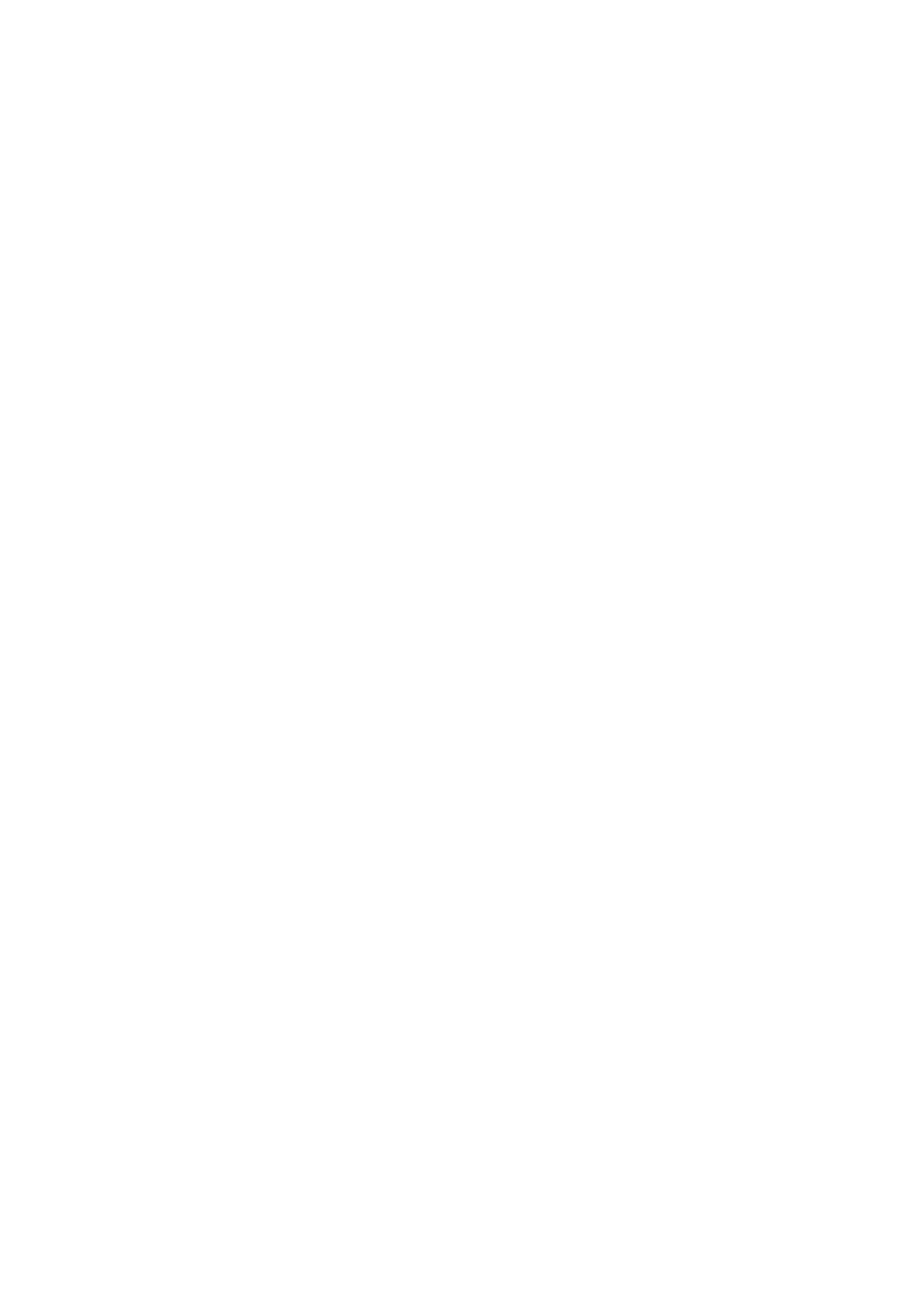





**kW**

**0,999 73.348** **30- 0-**

**kW·h**

PUE: Power Usage Effectiveness, calculated with the formula



Moreover, the Environmental Protection Agency of the United States (EPA) provides the following PUE values as a reference:

- Historic 2.0
- Current trend 1.9
- Optimised operations 1.7
- Best practices 1.3
- State-of-the-art 1.2

## More information about the solution

The application features:

- A first screen in single-line diagram format with real consumption and system status by line.
- A second summary screen with performance calculations, enabling you to create and display reports with results for different periods (daily, weekly, monthly and yearly)
- $\cdot$  In addition, the system lets you define the maximum server group size and switches off unused capacity, always maintaining service levels.
- › By monitoring the actual power consumed, it was possible to reduce the amount of power contracted in some centres, achieving an annual reduction of €2000 in the electricity bill

## **Solution**

– Software PowerStudio

Of the total energy consumed in the DPC, 60% corresponds to the electrical consumption of the infrastructure and the remaining 40% to refrigeration. Therefore, one of the keys to the success of the energy improvement project was measuring the consumption of each unit type in order to be able to recognise the most affordable areas of improvement.

Three steps were taken for such purposes:

- $\cdot$  Measurement using CVM power analyzer units with their corresponding current transformers and RS485 serial communications to find out how much energy is circulating.
- Analysis using the PowerStudio SCADA application, calculating the PUE, viewing and preparing the corresponding reports.
- $\cdot$  Improvements in three areas in accordance with the data collected: Reduction in contracted power, as it was found that the actual maximum power never exceeded the contracted power. Changes to room management by correctly controlling and adjusting room temperature. Lighting optimisation. »